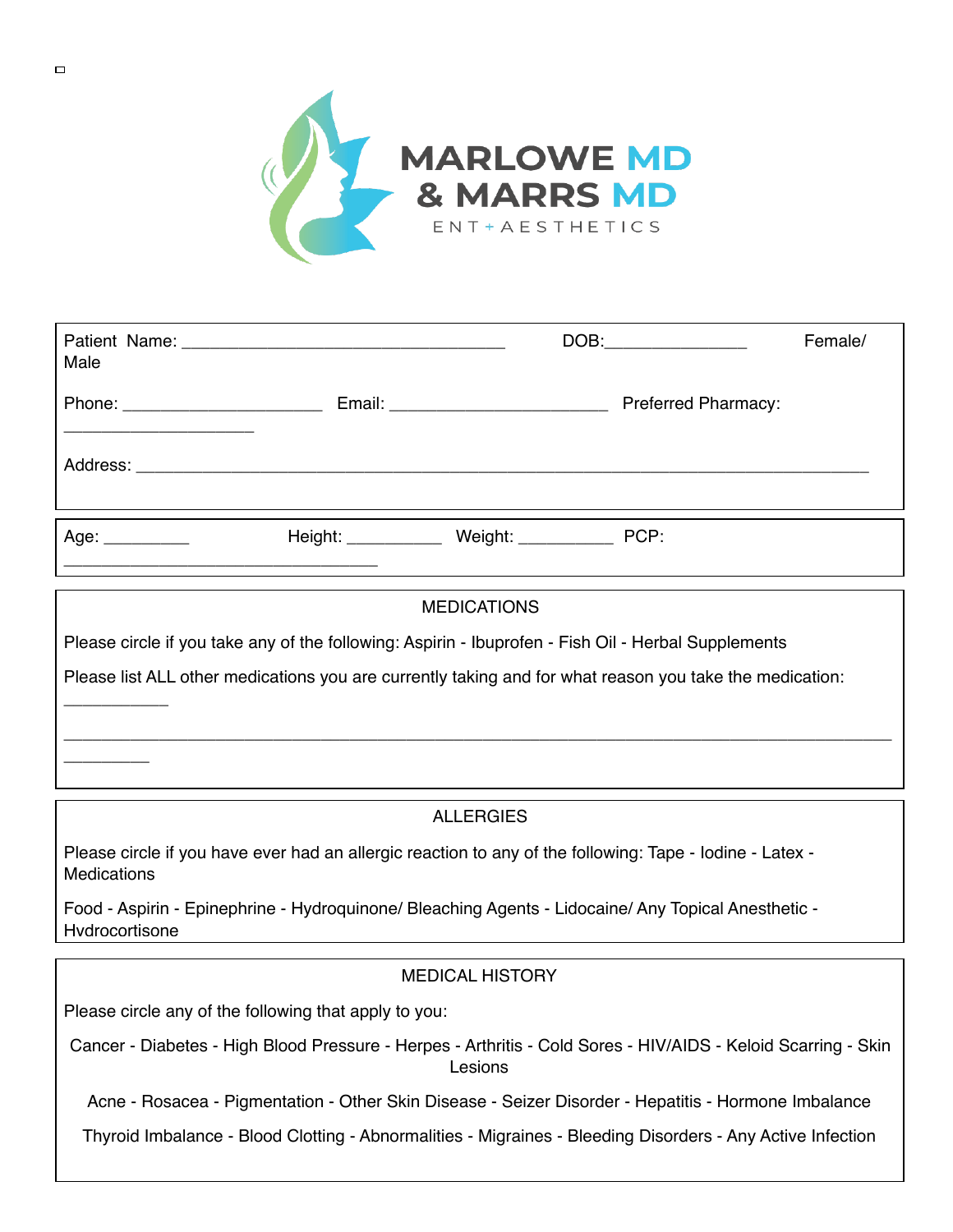## MEDICAL HISTORY CONTINUED

\_\_\_\_\_\_\_\_\_\_\_\_\_\_\_\_\_\_\_\_\_\_\_\_\_\_\_\_\_\_\_\_\_\_\_\_\_\_\_\_\_\_\_\_\_\_\_\_\_\_\_\_\_\_\_\_\_\_\_\_\_\_\_\_\_\_\_\_\_\_\_\_\_\_\_\_\_\_\_\_\_\_\_\_\_\_

Do you have any other medical conditions or concerns?

\_\_\_\_\_\_\_\_\_\_\_\_\_\_\_\_\_\_\_\_\_\_\_\_\_\_\_\_\_\_\_\_\_\_\_\_\_\_\_\_\_\_\_\_\_\_\_\_\_

Are you currently taking oral birth control? YES / NO

Are you pregnant or trying to become pregnant? YES / NO

Are you breast feeding? YES / NO

\_\_\_\_\_\_\_\_\_

Do you currently wear contact lenses? YES / NO

# LIFESTYLE

Are you currently on a special diet? YES / NO

Do you exercise regularly (at least 3 times per week for 30 minutes or more)? YES / NO

Do you smoke? YES / NO If yes, how many cigarettes per day? \_\_\_\_\_\_\_\_\_\_\_\_\_\_\_\_\_\_\_\_

Do you drink alcohol? YES / NO Number of drinks \_\_\_\_\_\_ per day / week / month

Do you recreationally use drugs? YES / NO

## **SKINCARE**

Which of the following best describes your skin when exposed to the sun for 1 hour without SPF protection?

I – Always Burns, Never Tans

II – Always Burns, Sometimes Tans

III – Sometimes Burns, Always Tans

IV – Rarely Burns, Always Tans

V – Brown Skin

VI- Black Skin

What is your current sunscreen regimen?

\_\_\_\_\_\_\_\_\_\_\_\_\_\_\_\_\_\_\_\_\_\_\_\_\_

\_\_\_\_\_\_\_\_\_\_\_\_\_\_\_\_\_\_\_\_\_\_\_\_

Have you ever taken Accutane? If yes, when was your last dose of Accutane?

Have you used Retin-A or any powerful alpha hydroxy acids within the past 3 months?

Have you ever had an adverse reaction to products or skincare treatments/ lasers? YES / NO

Have you ever had any of the following treatments? (Circle all that apply)

\_\_\_\_\_\_\_\_\_\_\_\_\_\_\_\_\_\_\_\_\_\_\_\_\_\_\_\_\_\_\_\_\_\_\_\_\_\_\_\_\_\_\_\_\_\_\_\_\_\_\_\_\_\_\_\_\_\_\_\_

Chemical Peel - Facial - IPL Photofacial - Waxing - Laser Hair Removal - CO2 Fractional Laser - CoolSculpting WarmSculpting - Tattoo Removal - Botox - Fillers Other: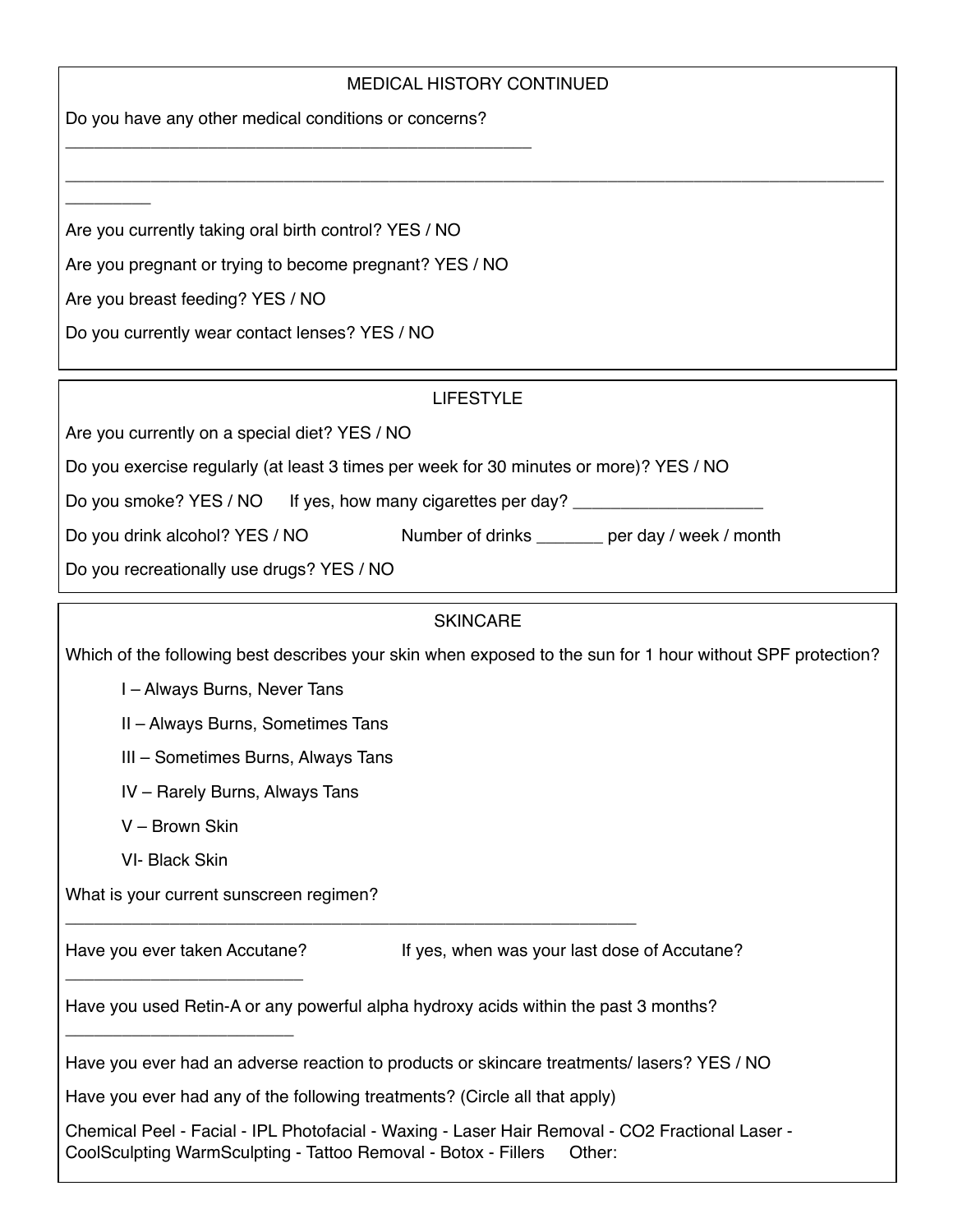## SKINCARE CONTINUED

Have you had any recent sun exposure or tanning that has changed the color of your skin? YES / NO

Have you recently (within the last 2 weeks) used any self-tanning lotions? YES / NO

When were you last exposed to the sun or a tanning bed?

Do you form thick or raised scars from cuts or burns? YES / NO

\_\_\_\_\_\_\_\_\_\_\_\_\_\_\_\_\_\_\_\_\_\_\_\_\_\_\_\_\_\_\_\_\_\_\_\_\_\_\_\_\_\_\_\_\_\_\_\_\_\_

Do you bruise easily? YES / NO

Do you have hyperpigmentation (darkening of the skin), hypopigmentation (lightening of the skin), or neither after physical trauma or the skin being cut? HYPER / HYPO / NEITHER

Do you currently have permanent make-up? YES / NO

Have you ever been treated for pigmentation? YES / NO

\_\_\_\_\_\_\_\_\_\_\_\_\_\_\_\_\_\_\_\_\_\_\_\_\_\_\_\_\_\_\_\_\_\_\_\_\_\_\_\_\_\_\_\_\_\_\_\_\_\_\_

\_\_\_\_\_\_\_\_\_\_\_\_\_\_\_\_\_\_\_\_\_\_\_\_\_\_\_\_\_\_\_\_

Your healthcare is important to us, you are currently set to receive emails, phone calls or text messages for appointment reminders and healthcare updates.

To better assist your healthcare needs do you also wish to receive special offers, promotional updates, and information about exclusive events for the products and services we offer? Yes No

If yes, please fill below

Cell Phone #: Email:

Client Signature: Date:

\_\_\_\_\_\_\_\_\_\_\_\_\_\_\_

Emergency Contact: example and the Relationship: example and phone: Phone: Phone: Phone: Phone: Phone: Phone: Phone: Phone: Phone: Phone: Phone: Phone: Phone: Phone: Phone: Phone: Phone: Phone: Phone: Phone: Phone: Phone:

\_\_\_\_\_\_The information I have provided is accurate and to the best of my knowledge. I agree to accept responsibility for the omissions regarding my failure to disclose any existing or past health conditions.

I authorize the use and disclosure of my photographic/video images, and/ or testimonial for marketing purposes on our social media. I understand that the information disclosed pursuant to this authorization may be subject to redisclosure and may no longer be protected by HIPAA privacy regulations. I understand I may revoke this authorization at any time, but it must be in writing and received by the practice via registered mail. Revocation affects disclosure moving forward and is not retroactive.